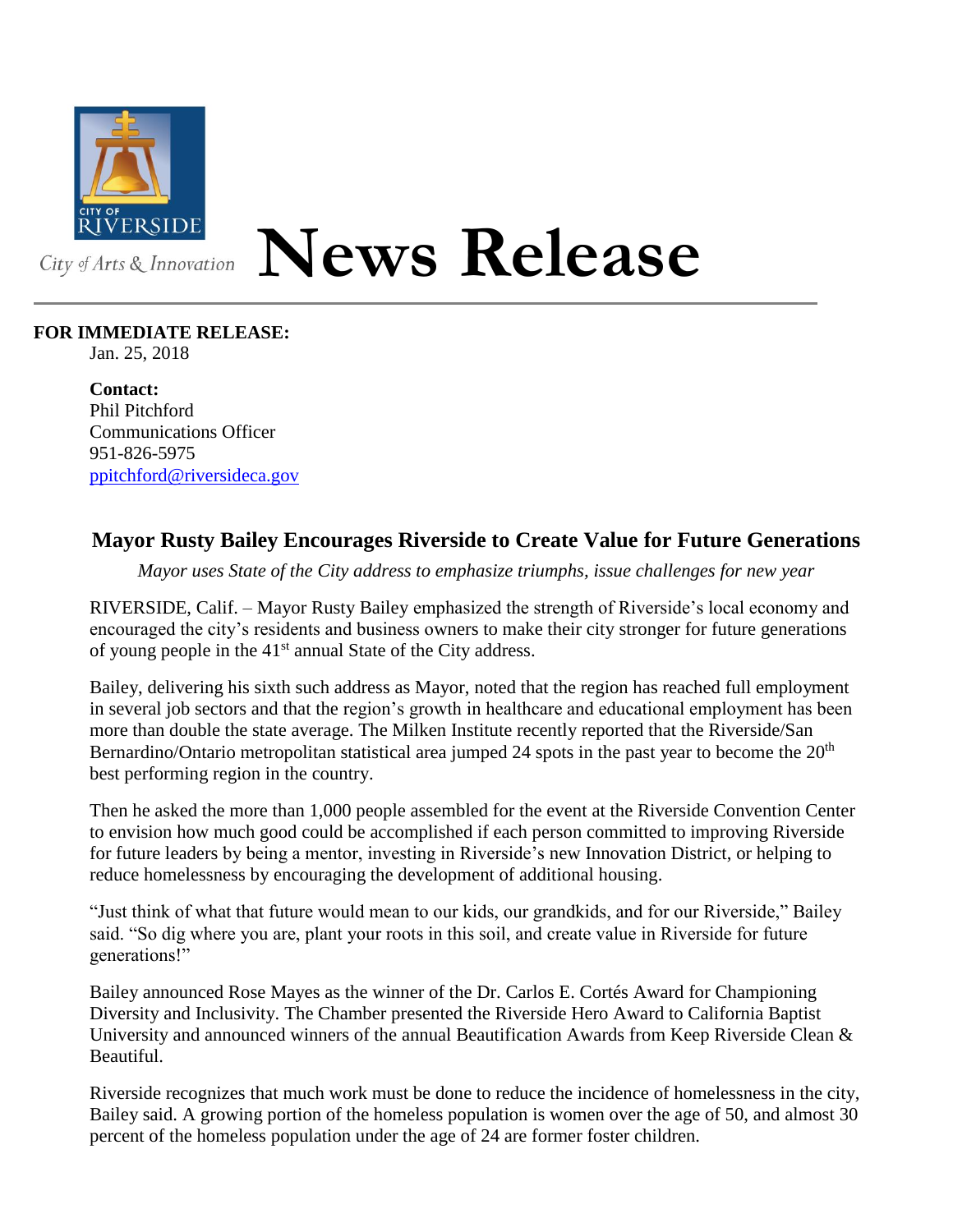The city recently created an Office of Homeless Solutions to focus local government's efforts on the challenge and the City Council adopted a Housing First approach that calls for stabilizing homeless people with a place to live, while providing service like substance abuse, mental health and employment counseling.

The Mayor's Office has been working with local faith communities for more than a year on a Love Your Neighbor campaign to provide housing for homeless people trying to change their lives. Grove Community Church and La Sierra University Church already are working on projects, and a number of other local faith communities are getting involved as well, he said.

"Riverside is a compassionate city and has provided services for the homeless for decades in the form of shelter, clothing and food programs," Bailey said. "But we can't, and we won't, end homelessness without housing."

Local businesses are working with the Mayor's Office to guarantee job interviews for people going through the Riverside at Work program, which employs people transitioning out of homelessness. Bailey named seven local companies that are participating, including Champion Electric, Gar Labs and Lift Coffee Roasters, and challenged business owners in attendance to join the effort.

"This is the right thing to do, and it's the right time to do it," Bailey said. "Let's end the cycle of homelessness in our city and be a shining example of responsible compassion for the nation to see and replicate."

Rose Mayes, winner of the Dr. Carlos Cortés Award for Championing Diversity and Inclusivity, has been Executive Director of the Fair Housing Council of Riverside County since 1993. Bailey noted that Mayes is passionate about feeding the hungry, housing the homeless, serving the underserved, caring for seniors and mentoring youth.

Mayes has spent years empowering individuals, reaching out to youth, combatting racism and promoting diversity, Mayor Bailey said. Her many accomplishments include the development of the Dr. Martin Luther King, Jr. statue on Main Street Mall in downtown Riverside; the creation of the Grier Pavilion on the  $7<sup>th</sup>$  floor of City Hall, which celebrates diversity and inclusivity in the city; the naming of a street and school after Dr. King; and the mentorship of hundreds of young people..

Mayes most recently has championed the development of the Mission Heritage Plaza, which will provide 72 affordable homes, community meeting space and also will house the Civil Rights Institute of Inland Southern California and the Fair Housing Council Offices.

The Dr. Carlos E. Cortes Award for Championing Diversity and Inclusivity is named for the UC Riverside professor emeritus of history who is the single most influential force in shaping the City of Riverside's Inclusivity Statement, which guides the City's efforts on this important issue. An internationally-recognized scholar on race and ethnicity, Dr. Cortés' decades of groundbreaking research, writing and consulting work make him one of America's leading voices on diversity.

The Greater Riverside Chambers of Commerce presented California Baptist University with the Riverside Hero Award, which goes to a group or individual who has made a significant contribution to promote the community at the state or national level during the past year.

The Chamber chose CBU to recognize the university's track record of high-quality growth, including a new, 153,000-square-foot events center with a 5,050 seat arena that opened in 2017 to showcase many of the university's athletic teams and student activities.

The event center is the latest development on the 160-acre main campus, which includes the 94,800 square foot Eugene and Billie Yeager Center, a high-quality student recreation center, the Jill and